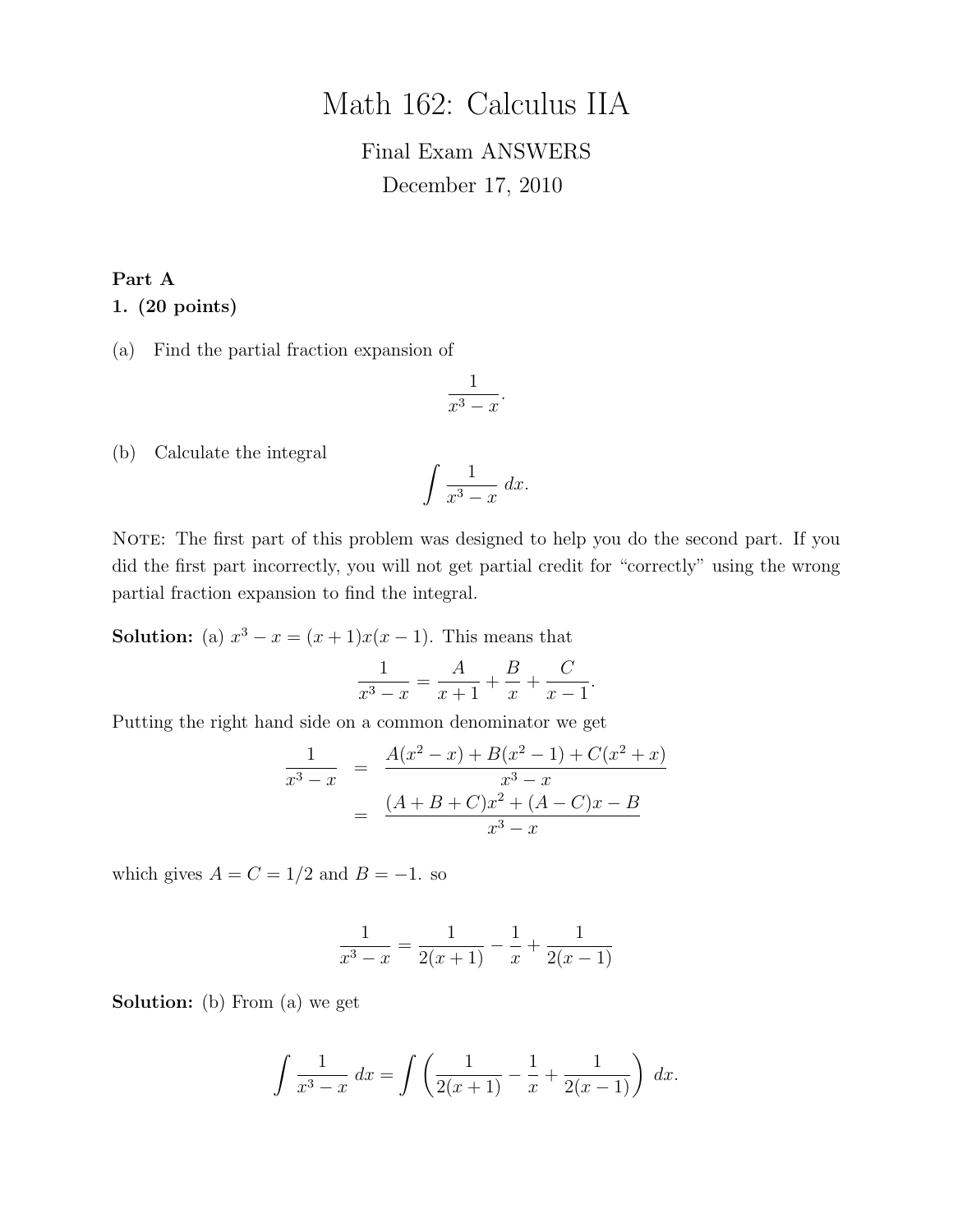Now

$$
\int \frac{1}{2(x+1)} dx = \frac{1}{2} \ln|x+1| = \ln \sqrt{|x+1|}
$$

$$
-\int \frac{1}{x} dx = -\ln|x| = \ln(1/|x|)
$$

$$
\int \frac{1}{2(x-1)} dx = \frac{1}{2} \ln|x-1| = \ln \sqrt{|x-1|}
$$

so

$$
\int \frac{1}{x^3 - x} dx = \ln\sqrt{|x + 1|} + \ln(1/|x|) + \ln\sqrt{|x - 1|} + c
$$
  
=  $\ln\left|\frac{\sqrt{x^2 - 1}}{x}\right| + c$ .

# 2. (20 points)

Evaluate the integral

$$
\int \frac{x+1}{\sqrt{x^2+4}} \, dx
$$

**Solution:** A right triangle with sides 2 and x will have hyppotenuse  $\sqrt{x^2 + 4}$ . Let  $\theta$  be the angle opposite the side with length  $x$ . Then we have

$$
x = 2 \tan \theta
$$

$$
dx = 2 \sec^2 \theta d\theta
$$

$$
\sqrt{x^2 + 4} = 2 \sec \theta
$$

This gives

$$
\int \frac{x+1}{\sqrt{x^2+4}} dx = \int \frac{(2 \tan \theta + 1)2 \sec^2 \theta}{2 \sec \theta} d\theta
$$

$$
= 2 \int \tan \theta \sec \theta d\theta + \int \sec \theta d\theta
$$

$$
= 2 \int \frac{\sin \theta}{\cos^2 \theta} d\theta + \int \sec \theta d\theta
$$

The second integral is  $\ln |\sec \theta + \tan \theta|$ . For the first we substitute  $u = \cos \theta$  and get

$$
2\int \frac{\sin \theta}{\cos^2 \theta} \, d\theta = -2\int \frac{du}{u^2} = \frac{2}{u} = 2 \sec \theta.
$$

Page 2 of 9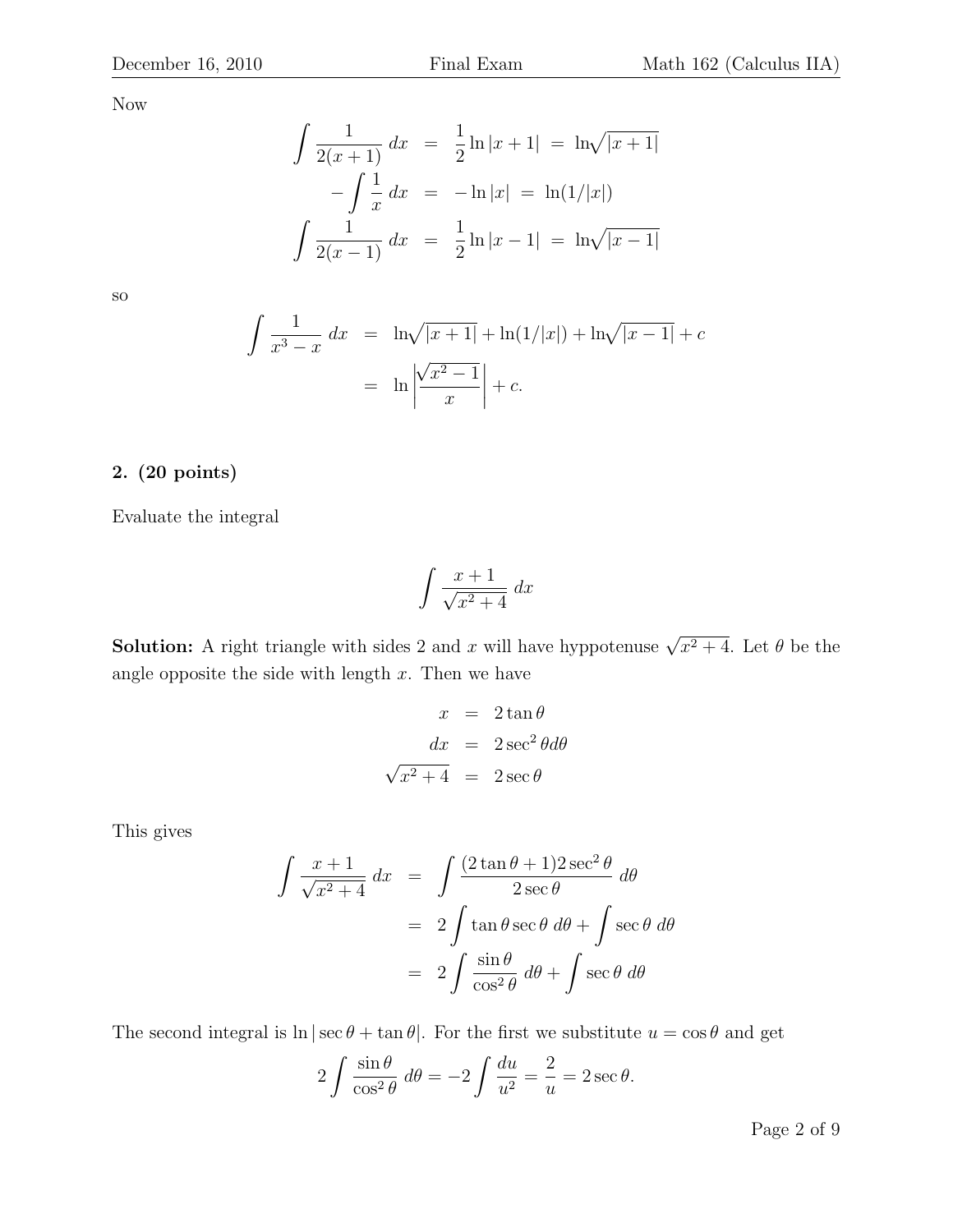Hence

$$
\int \frac{x+1}{\sqrt{x^2+4}} dx = 2 \int \frac{\sin \theta}{\cos^2 \theta} d\theta + \int \sec \theta d\theta
$$
  
= 2 \sec \theta + \ln |2 \sec \theta + 2 \tan \theta| + c  
=  $\sqrt{x^2+4} + \ln |\sqrt{x^2+4} + x| + c$ .

# 3. (15 points)

Rotate the region bounded by  $y = 0$ ,  $y = \sin x$ ,  $x = 0$  and  $x = \pi$  around the x-axis. Compute the volume of the resulting body.

#### Solution:

$$
V = \pi \int_0^{\pi} \sin^2 x \, dx
$$
  
=  $\frac{\pi}{2} \int_0^{\pi} (1 - \cos 2x) \, dx$   
=  $\frac{\pi}{2} \left( \pi - \frac{1}{2} \left[ \sin 2x \right]_0^{\pi} \right)$   
=  $\frac{\pi^2}{2}$ 

### 4. (15 points)

An inverted cone has radius of the base  $2m$  and depth/height  $5m$ . The cone if filled with water up to the height of 3m. How much work (in Joules) is required to empty the cone? The density of water is  $1000 kg/m^3$  and  $g = 9.8 m/sec^2$ . You may assume  $9.8 \cdot \pi = 31$ . A Joule is the metric unit of work,  $1J = 1kg \cdot m^2/sec^2$ 

**Solution:** The work required to lift a slice of water from height  $x$  to the top is:

$$
dW = density \cdot g \cdot (5 - x) \cdot dV
$$

$$
dV = \pi (radius)^2 dx = \pi \left(\frac{2}{5}\right)^2 x^2 dx
$$

The total work is then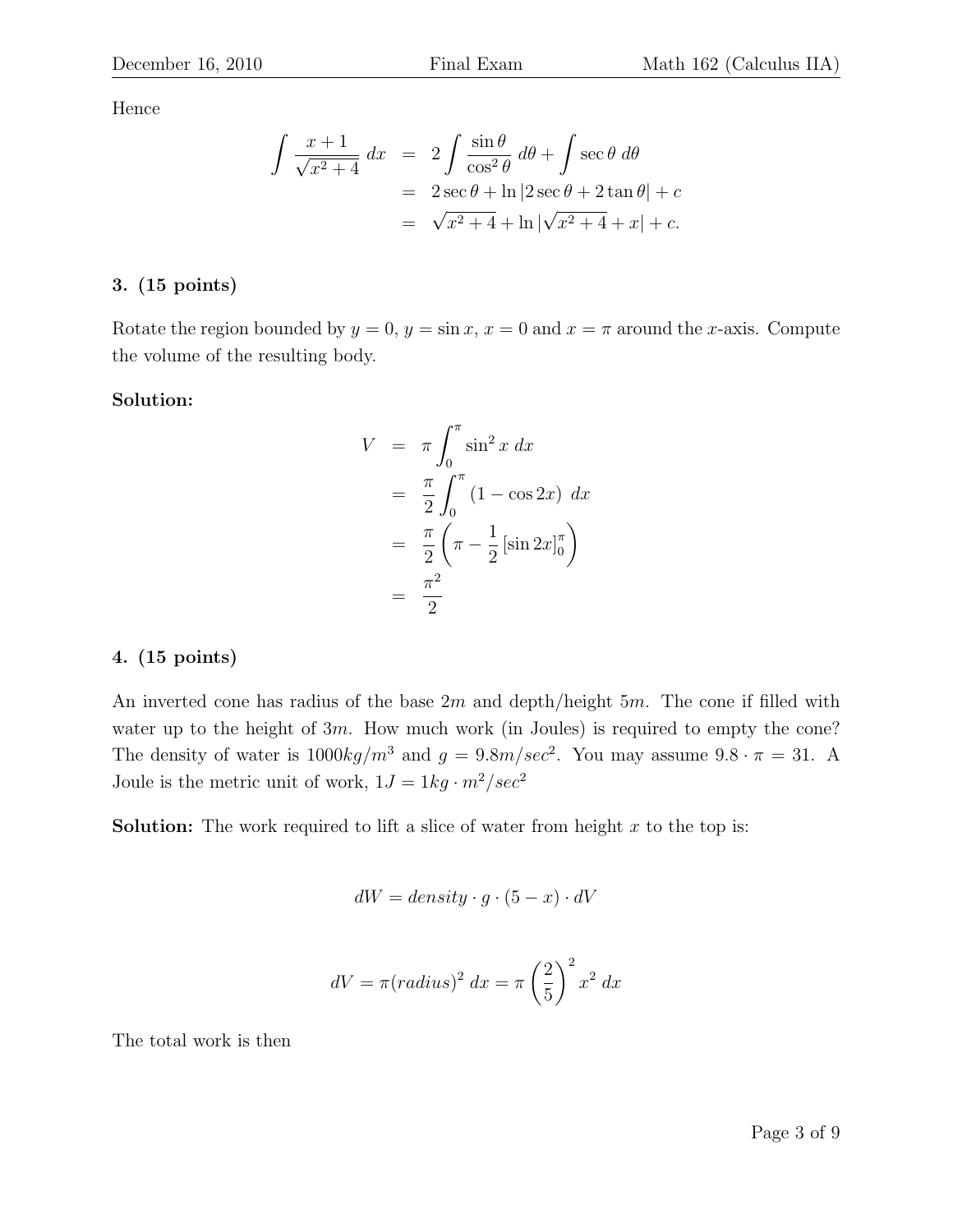$$
W = 1000g\pi \frac{4}{25} \int_0^3 (5 - x)x^2 dx
$$
  
=  $160g\pi \left(\frac{5}{3}3^3 - \frac{1}{4}3^4\right)$   
=  $160g\pi \frac{99}{4} = 40 \cdot 31 \cdot 99J = 122760J$ 

#### 5. (20 points)

The cardioid is the curve defined in polar coodinates by  $r = 1 + \cos \theta$ . Find the arclength of the cardioid for  $0 \le \theta \le \pi$ . You may use the identity  $\cos^2(\theta/2) = (1 + \cos \theta)/2$ .

**Solution:** The arclength formula in polar coordinates is (for  $\alpha \le \theta \le \beta$ )

$$
s = \int_{\alpha}^{\beta} \sqrt{r^2 + \left(\frac{dr}{d\theta}\right)^2} d\theta.
$$

In our case

$$
\frac{dr}{d\theta} = -\sin\theta
$$
  

$$
r^2 + \left(\frac{dr}{d\theta}\right) = (1 + \cos\theta)^2 + \sin^2\theta
$$
  

$$
= 1 + 2\cos\theta + \cos^2\theta + \sin^2\theta
$$
  

$$
= 2 + 2\cos\theta
$$
  

$$
= 4\cos^2(\theta/2)
$$
  

$$
\sqrt{r^2 + \left(\frac{dr}{d\theta}\right)} = |2\cos(\theta/2)|
$$

so our arclength is

$$
s = \int_0^{\pi} |2\cos(\theta/2)| d\theta
$$
  
=  $4 \int_0^{\pi/2} |\cos u| du$  where  $u = \theta/2$   
=  $[4 \sin u]_0^{\pi/2}$   
= 4.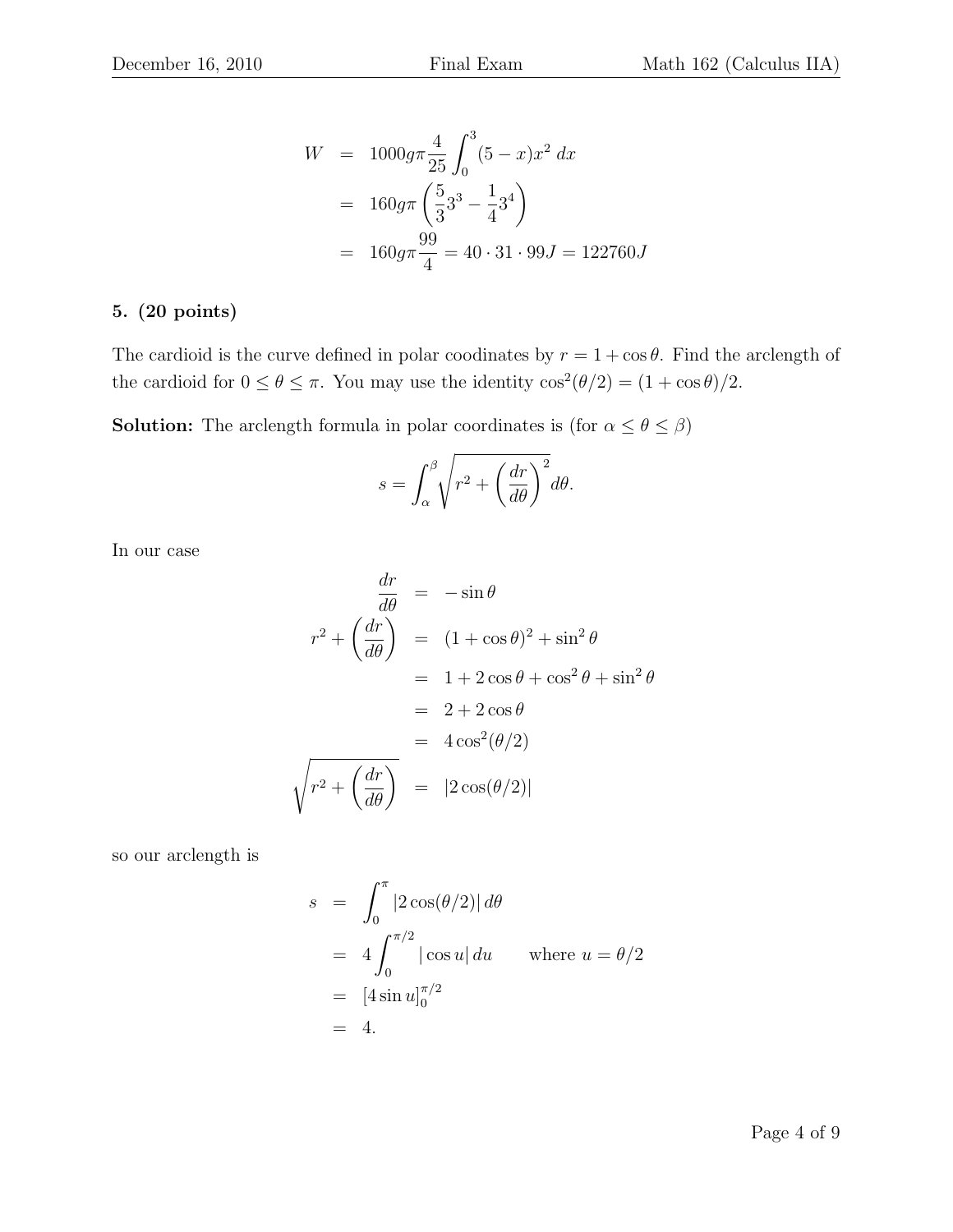#### 6. (10 points)

Find the area of the region bounded by  $y = \sin(x)$  and  $y = \cos(x)$  for  $\pi/4 \le x \le 5\pi/4$ . **Solution:** First we note that  $\sin(x) \ge \cos(x)$  for  $0 \le x \le \pi/4$ . We get

$$
A = \int_{\pi/4}^{5\pi/4} \sin(x) - \cos(x) dx
$$
  
=  $[-\cos(x) - \sin(x)]_{\pi/4}^{5\pi/4}$   
=  $\frac{\sqrt{2}}{2} + \frac{\sqrt{2}}{2} + \frac{\sqrt{2}}{2} + \frac{\sqrt{2}}{2}$   
=  $2\sqrt{2}$ .

# Part B 7. (20 points)

(a) Find the Maclaurin series expansion of  $\sin x/x$ , as well as the interval of convergence.

(b) Find the Maclaurin series for

$$
\int_0^x \frac{\sin t}{t} dt,
$$

as well as the interval of convergence.

**Solution:** (a) The series for  $\sin x$  is

$$
\sum_{n=0}^{\infty} \frac{(-1)^n x^{2n+1}}{(2n+1)!} = x - \frac{x^3}{3!} + \frac{x^5}{5!} + \cdots,
$$

which converges for all x. Therefore the series for  $\sin x/x$  is

$$
\sum_{n=0}^{\infty} \frac{(-1)^n x^{2n}}{(2n+1)!} = 1 - \frac{x^2}{3!} + \frac{x^4}{5!} + \cdots,
$$

which also converges for all  $x$ .

Solution: (b) We can find this series by integrating the one above. The result is

$$
\sum_{n=0}^{\infty} \frac{(-1)^n x^{2n+1}}{(2n+1)(2n+1)!} = x - \frac{x^3}{3 \cdot 3!} + \frac{x^5}{5 \cdot 5!} + \cdots,
$$

which again converges for all  $x$ .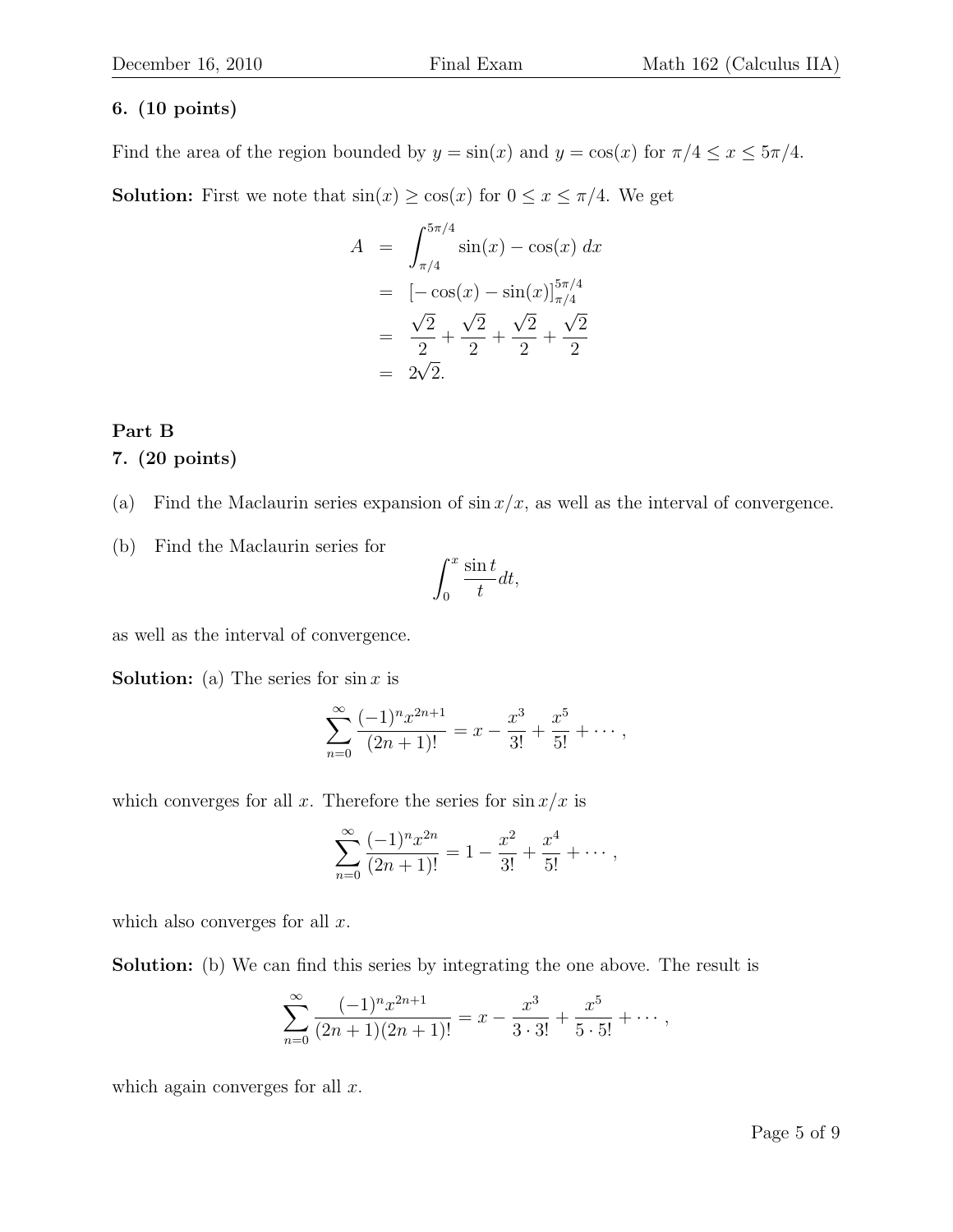### 8. (20 points)

(a) Find the Taylor series centered at 0 of the function  $sin(x^2)$ , as well as radius and interval of convergence.

(b) Write the integral

$$
\int_0^x \sin(t^2)dt
$$

as a power series in  $x$ .

**Solution:** (a). The Taylor series of  $sin(x)$  is

$$
\sin(x) = \sum_{n=0}^{\infty} (-1)^n \frac{x^{2n+1}}{(2n+1)!} = x - \frac{x^3}{3!} + \frac{x^5}{5!} + \cdots,
$$

for all  $x$ . Therefore

$$
\sin(x^2) = \sum_{n=0}^{\infty} (-1)^n \frac{x^{4n+2}}{(2n+1)!} = x^2 - \frac{x^6}{3!} + \frac{x^{10}}{5!} + \cdots
$$

for all  $x$ .

(b).

$$
\int_0^x \sin(t^2) dt = \int_0^x \sum_{n=0}^\infty (-1)^n \frac{t^{4n+2}}{(2n+1)!} dt
$$
  
= 
$$
\sum_{n=0}^\infty \frac{(-1)^n}{(2n+1)!} \int_0^x t^{4n+2} dt
$$
  
= 
$$
\sum_{n=0}^\infty \frac{(-1)^n}{(2n+1)!} \frac{1}{4n+3} x^{4n+3}
$$
  
= 
$$
\frac{x^3}{3} - \frac{x^7}{3! \cdot 7} + \frac{x^{11}}{5! \cdot 11} + \cdots
$$

The equation holds for all  $x$ .

9. (20 points) Find the radius of convergence and interval of convergence of the series

$$
\sum_{n=2}^{\infty} (-1)^n \frac{x^n}{4^n \ln(n)}.
$$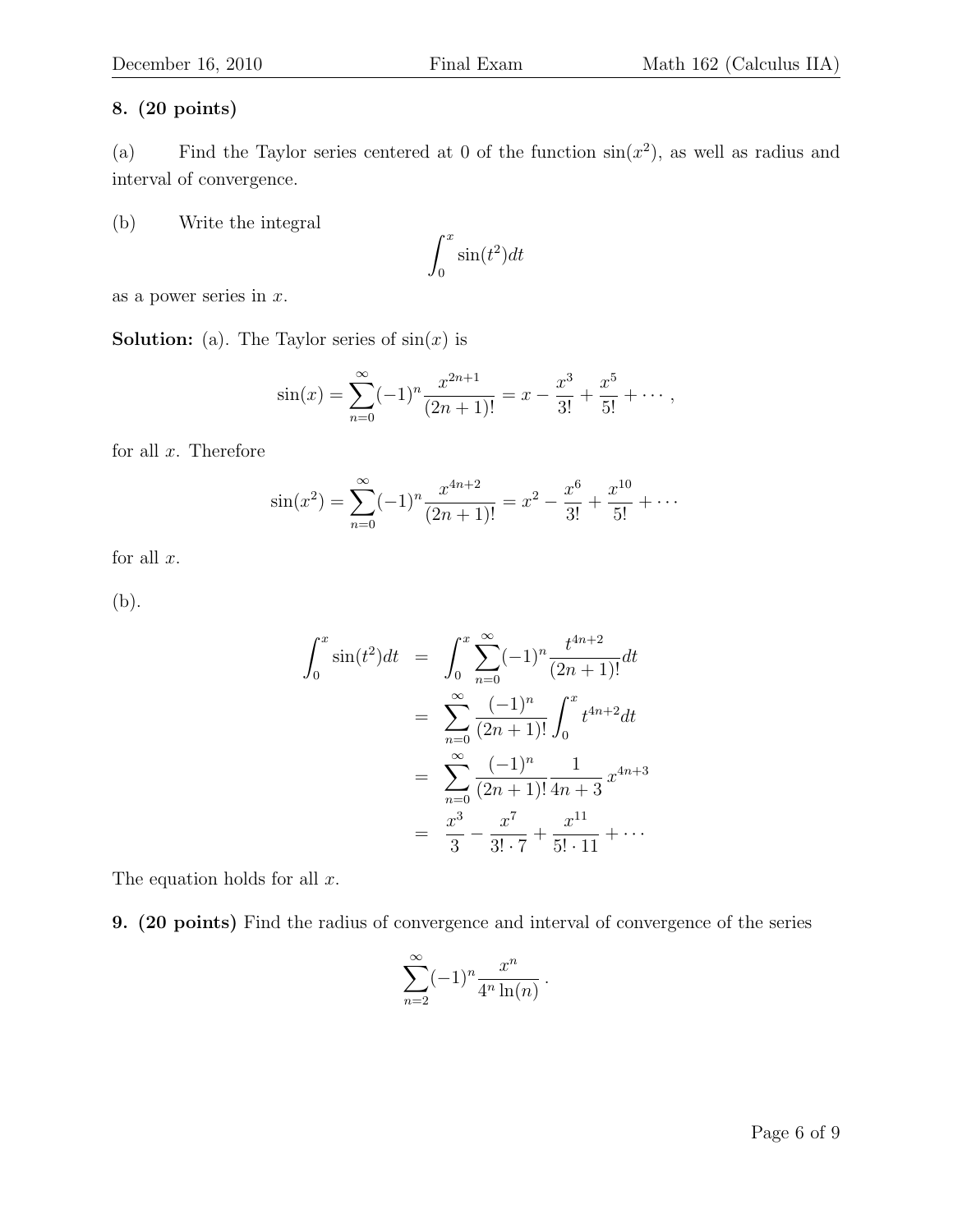Solution: Using ratio test, we have

$$
\lim_{n \to \infty} \left| \frac{a_{n+1}}{a_n} \right| = \lim_{n \to \infty} \left| \frac{x^{n+1}}{4^{n+1} \ln(n+1)} \frac{4^n \ln(n)}{x^n} \right|
$$

$$
= \left| \frac{x}{4} \right| \cdot \left| \lim_{n \to \infty} \frac{\ln(n)}{\ln(n+1)} \right|
$$

$$
= \left| \frac{x}{4} \right| \cdot \left| \lim_{n \to \infty} \frac{1/n}{1/(n+1)} \right|
$$

$$
= \left| \frac{x}{4} \right|
$$

To have an absolute convergence series, we need to have  $\left|\frac{x}{4}\right| < 1$ , so  $|x| < 4$  and the radius of convergence is 4. Consider the end points at  $x = 4$  and  $x = -4$ , we have

•  $x = 4$ : The series is equal to

$$
\sum_{n=2}^{\infty} (-1)^n \frac{4^n}{4^n \ln(n)} = \sum_{n=2}^{\infty} (-1)^n \frac{1}{\ln(n)}
$$

Since  $1/\ln(n)$  is decreasing and converges to zero, by alternating series test, the above series is convergent.

•  $x = -4$ : The series is equal to

$$
\sum_{n=2}^{\infty} (-1)^n \frac{(-4)^n}{4^n \ln(n)} = \sum_{n=2}^{\infty} (-1)^n \frac{(-1)^n}{\ln(n)} = \sum_{n=2}^{\infty} \frac{1}{\ln(n)}
$$

Since  $0 < \ln(n) < n$  for  $n \geq 2$ , the above series is larger than the harmonic series  $\sum_{n=2}^{\infty}$ 1  $\frac{1}{n}$ , which is divergent. By comparison test, the above series is divergent.

Therefore the interval of convergence of the series is  $(-4, 4]$ .

#### 10. (20 points)

Determine whether the series

$$
\sum_{n=1}^{\infty} (-1)^n \frac{\sqrt{n^2 + 1}}{n^2}
$$

is absolutely convergent, conditionally convergent or divergent.

**Solution:** The series is alternating. So let  $a_n =$ √  $\sqrt{n^2+1}/n^2$ , then

$$
a_n = \sqrt{\frac{n^2 + 1}{n^4}} = \sqrt{\frac{1}{n^2} + \frac{1}{n^4}}
$$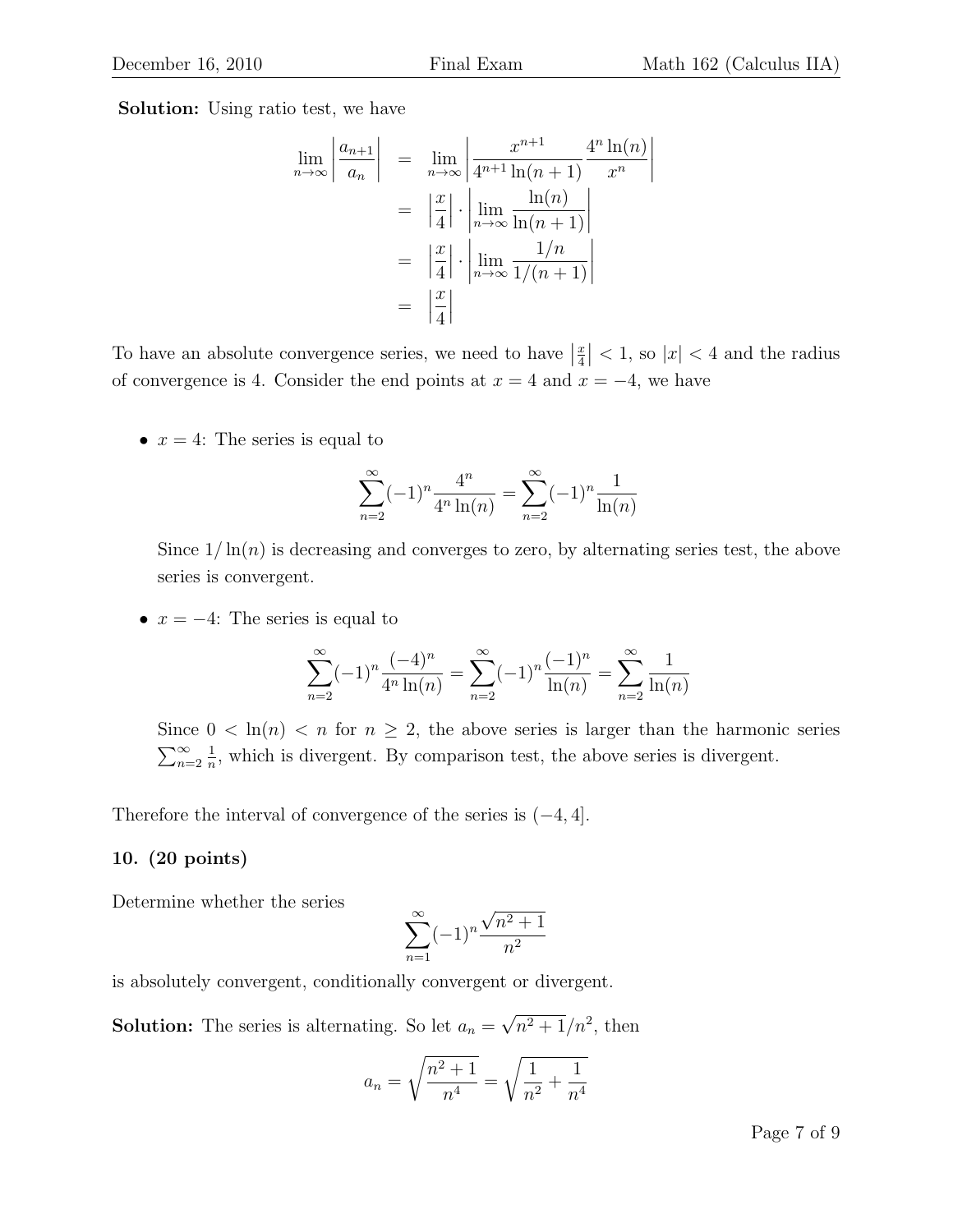and it is clear that  $a_n$  is decreasing as n increases. Also  $a_n \to 0$  as  $n \to \infty$ . By alternating series test,  $\sum_{n=1}^{\infty}(-1)^n\frac{\sqrt{n^2+1}}{n^2}$  $\frac{n^2+1}{n^2}$  is convergent.

Now consider

$$
\sum_{n=1}^{\infty} \left| (-1)^n \frac{\sqrt{n^2 + 1}}{n^2} \right| = \sum_{n=1}^{\infty} \frac{\sqrt{n^2 + 1}}{n^2} = \sum_{n=1}^{\infty} a_n
$$

As

$$
\lim_{n \to \infty} \frac{a_n}{1/n} = \lim_{n \to \infty} \frac{\sqrt{n^2 + 1}/n^2}{1/n} = \lim_{n \to \infty} \sqrt{1 + \frac{1}{n}} = 1
$$

and  $\sum_{n=1}^{\infty}$ 1  $\frac{1}{n}$  is divergent,  $\sum_{n=1}^{\infty} a_n$  is divergent. Thus  $\sum_{n=1}^{\infty} (-1)^n \frac{\sqrt{n^2+1}}{n^2}$  $\frac{n^2+1}{n^2}$  is conditionally convergent.